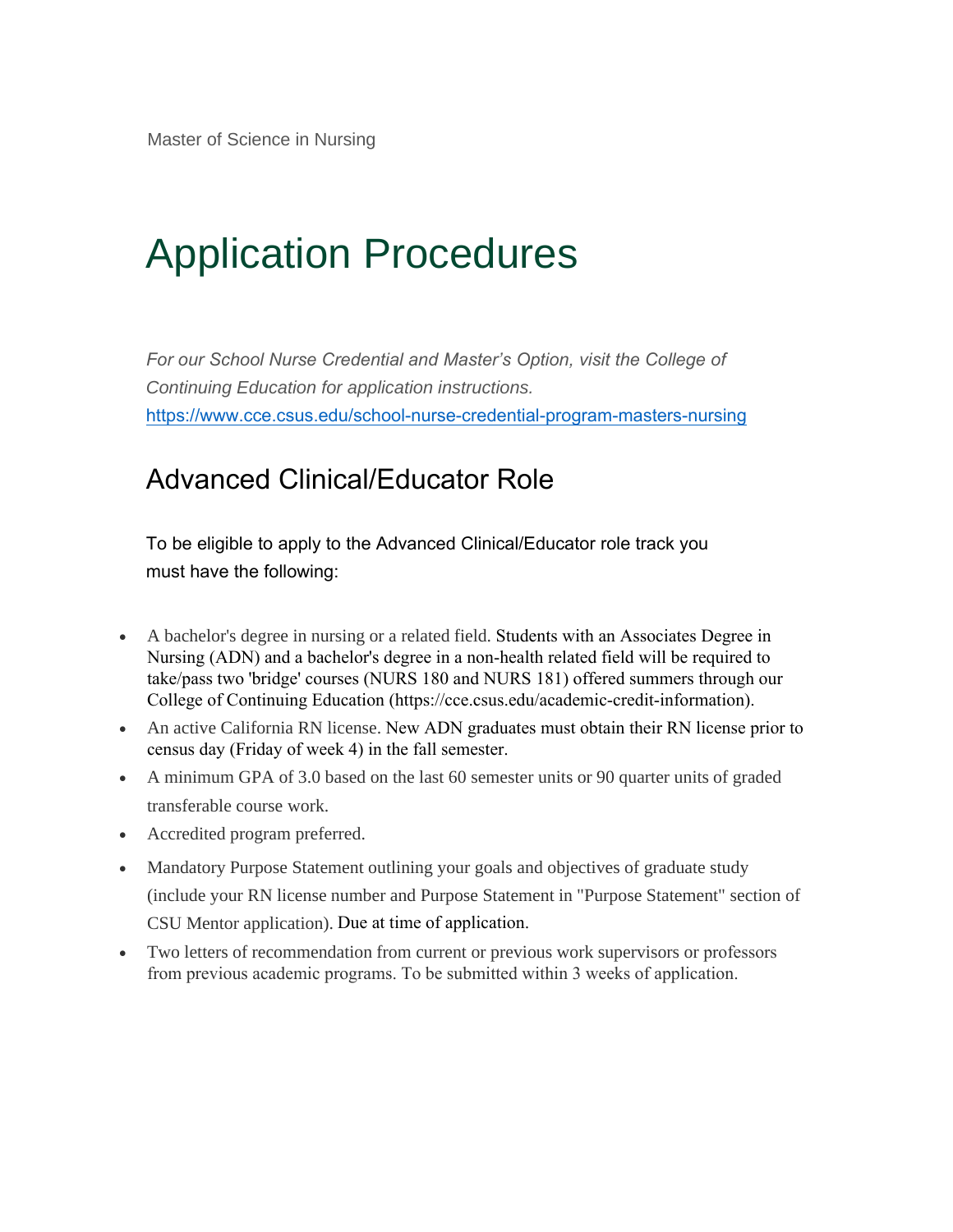To apply:

- Read the Office of Graduate Studies, "I want to Apply" and complete a Graduate Application procedures--all links under General Information, [Graduate Studies](https://www.csus.edu/graduate-studies/future-students/application-information.html) [Application and Instructions](https://www.csus.edu/graduate-studies/future-students/application-information.html)
- Pay online with Credit/Debit Card at the time of application submission.
- Mail one set of sealed, official transcripts for all colleges and universities attended, other than Sacramento State, to California State University Sacramento, Office of Graduate Studies, 6000J Street, Sacramento, CA 95819-6112. The Graduate Admissions Office will not process your application until they receive sealed, official transcripts.
- Once you complete the initial Cal State Apply application [https://www.calstate.edu/apply,](https://www.calstate.edu/apply) you will upload documents to the Quadrant IV section as follows:

#### Documents Page in Quadrant IV

- Required: A statement of purpose that outlines the goals and objectives for the pursuit of graduate study and describes how previous and current educational preparation and work experience will contribute to success in a rigorous master's program.
- You will upload this statement of purpose in this section.

#### Letters of Recommendation Page in Quadrant IV

- Required: Two letters of recommendation from current or previous work supervisors or professors from previous academic programs. The recommendation providers will also complete an online questionnaire about the applicant's qualities such as communication, collaboration, and other social and academic skills.
- Click "Add Recommendation"
- Then, create a Recommendation Request, where you enter the recommender's name and email address.
- The system will send notification to the recommender, which will include a link for them to upload the letter and complete the brief online questionnaire.